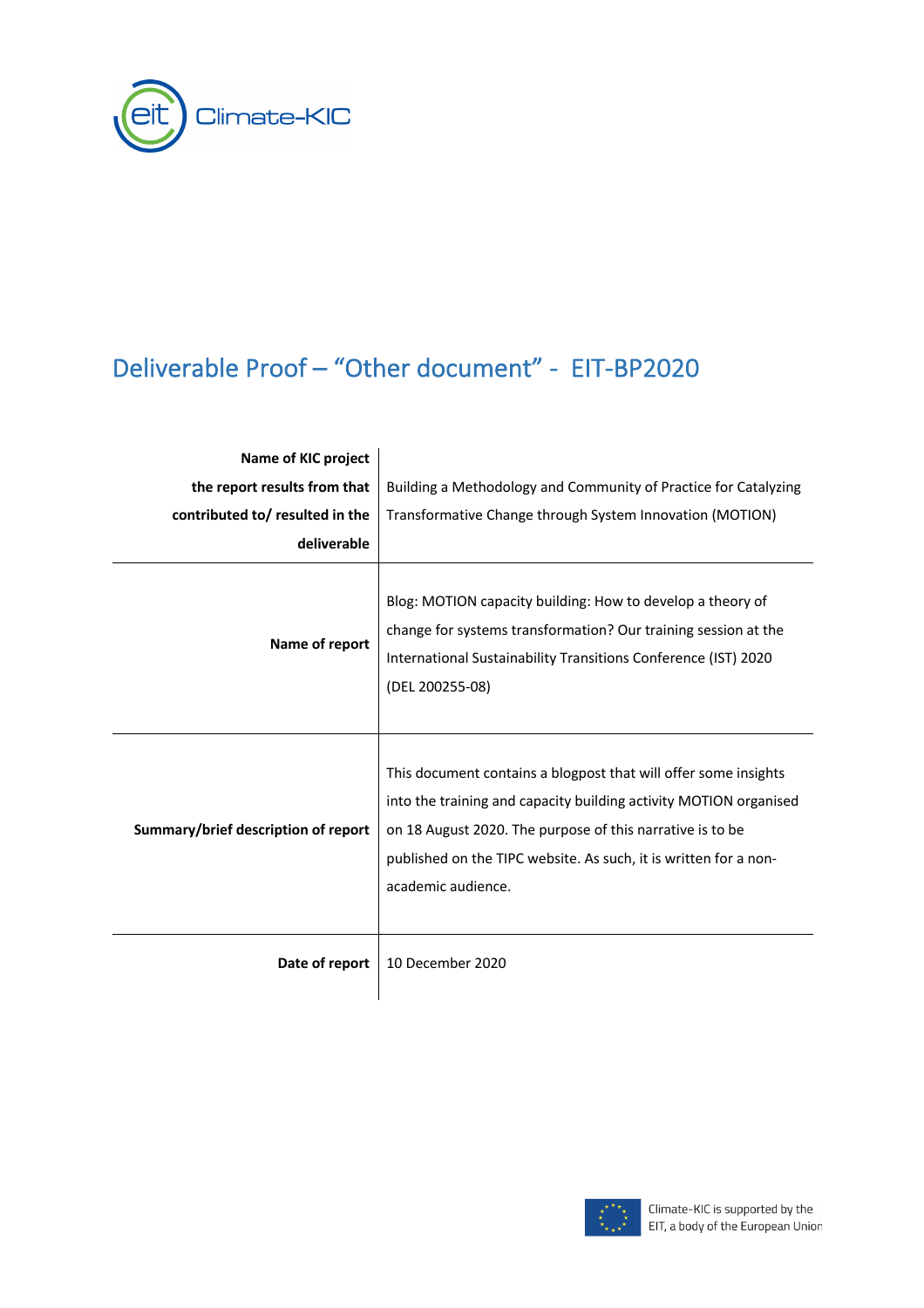

## MOTION capacity building: How to develop a theory of change for systems transformation?

*Our training session at the International Sustainability Transitions Conference (IST) 2020*

*Carla Alvial Palavicino & Cristian Matti (10 December 2020)*

## URL: http://www.tipconsortium.net/motion-capacity-building-how-to-develop-a-theory-of-changefor-systems-transformation-our-training-session-at-the-international-sustainability-transitionsconference-ist-2020/

One of the key goals of the MOTION project is to develop a community of practice and enhance capacity building in relation to monitoring, learning and evaluation (MEL) for transformative change.

With that goal in mind, we implemented an online training session focused on sharing some of the key learnings of the MOTION project during the International Sustainability Transitions Conference (IST) 2020. The main aim of this session was to introduce participants, who were mainly project managers from EIT Climate-KIC and regional governments across Europe, to the Theory of Change methodology for a MEL framework – an approach that can help their organization develop interventions aimed at transformative systems change. The second goal was to allow participants to get to know people and organizations also interested in understanding how research and innovation initiatives can tackle sustainability issues through systems change.

We focussed the session on introducing the process of developing a Theory of Change for system transformation because it is one of the key elements of MOTION and applicable to the work of IST participants. Through coconstructing a Theory of Change with each of the MOTION project partners we help them define their long-term transformative goals and how to reach them – so-called pathways and transformative outcomes.

Through an interactive exercise, we engaged IST participants to co-develop (parts of) a Theory of Change with at least two pathways, relatable to specific transformative outcomes within the context of a specific project or intervention. Before we dive deeper into the exercise itself, let's take a look at the basic terms we're referring to.

• A **Theory of Change** is commonly used to understand the strategy and approach of an intervention. As the name indicates, it is a "theory", so it is based on some assumptions about how the world works which can be theoretically-based or based on particular experiences or worldviews. In this case, the theory describes how and why change happens in a particular context. A Theory of Change can be general (about a general issue, for example, how innovations are adopted) or it can be specific (for example, how a new transport solution can be adopted in a given local and temporal context). In the case of the MOTION project, we are developing specific theories of change based on a guiding theory called the multi-level perspective, which explains how change emerges in systems from the "niches" (areas of novelty) to change the dominant way of doing things (the "regime").



Climate-KIC is supported by the EIT, a body of the European Union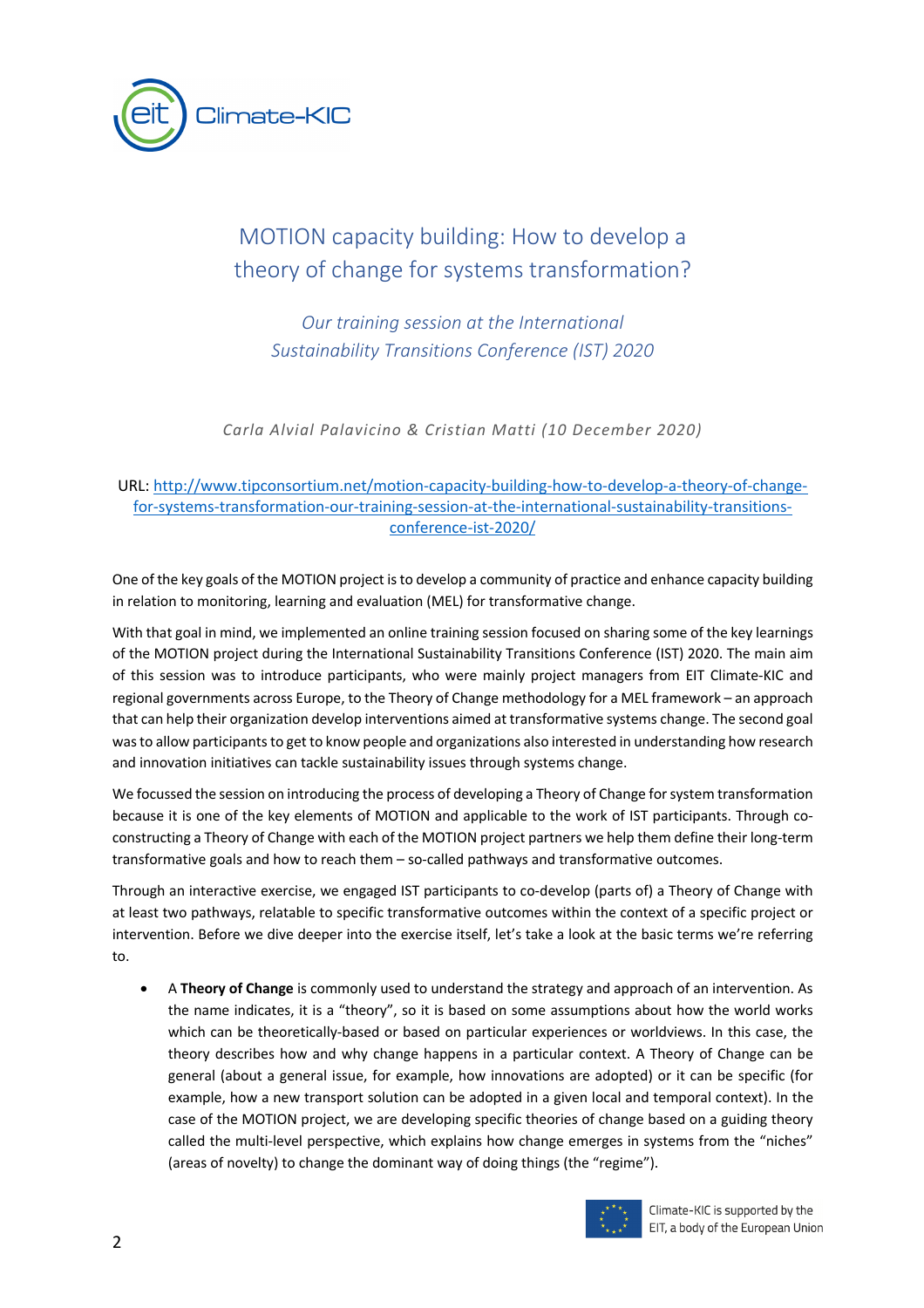

- One feature of a Theory of Change is that it makes (causal) connections between different elements: inputs, activities, outputs and outcomes are the most common. For example, an "input" can be the financial resources put into a project; an "activity" can be a workshop or a study, which requires these resources to be conducted; the "output" is a workshop or study report, which describes what happened and the key learnings; the "outcome" is what you've learned from the activity, it is the intangible but very relevant aspect of a project. The MOTION approach to Theory of Change focuses on the processes that these elements represent, and how these processes can be assessed, evaluated and revised in the context of new evidence and learnings about how a project evolves. This is what we call **Pathways**. Each Theory of Change includes one or more pathways of change, which can at the same time be interconnected.
- A third, key element of our methodology are **Transformative Outcomes**. These are leverage points in the change process identified from sustainability transitions theory. The transformative outcomes are not the same as the general outcomes in a Theory of Change, they are transversal processes that need to be activated for system change to occur. For example, learning, networking and circulation (of learnings, ideas, technologies) are transformative outcomes, but also de-stabilizing dominant practices and structures (such as a fossil fuel-based economy) so these can be replaced with novel and more sustainable practices. In MOTION we are working to understand how to better use the transformative outcomes in the context of a Theory of Change that can be used for monitoring, learning and evaluating (MEL) an initiative.

With these concepts in mind, let us explain how the IST training was set up and what we learned from it. We were working with four groups in total. Since we wanted to show that the Theory of Change development is happening through co-construction, we asked our MOTION partners from the SuSMo and SATURN projects to participate and act as "problem owners" in two of the four examples used for the online training. The other two examples were a project from the Deep Demonstrations program of EIT Climate-KIC, and an external project from the Municipality of Lleida in Catalonia. The main target audience of this session was EIT Climate-KIC partners and program managers. We had an excellent attendance of more than 30 people.

The activity was structured as follows:

- **Step 1: Understand the system**. Each group was introduced to the project by the "problem owner", using the flourishing multilevel tool to provide a system's description of the issue at stake (sociotechnical system, geographical scope, actors, drivers, technologies, goals, etc.). The group discussed this representation, asking questions to the problem owner.
- **Step 2: Review a Theory of Change**. The group was introduced to a template of a Theory of Change for the project, with two pathways, each of which addressed a specific transformative outcome. One of the pathways was already filled in and used to illustrate the activity. For example, in the case of SuSMo, a pathway described how a dynamic and strong network of shared mobility actors was created. The inputs were knowledge, shared needs and motivation; the activities were identifying stakeholders and analysing their needs; the outputs were a stakeholder map, workshops and collaboration models; and the outcomes were alignment of goals and expectations, mutual and shared understanding. They all contributed to the transformative outcome of navigating expectations (see Figure 1).

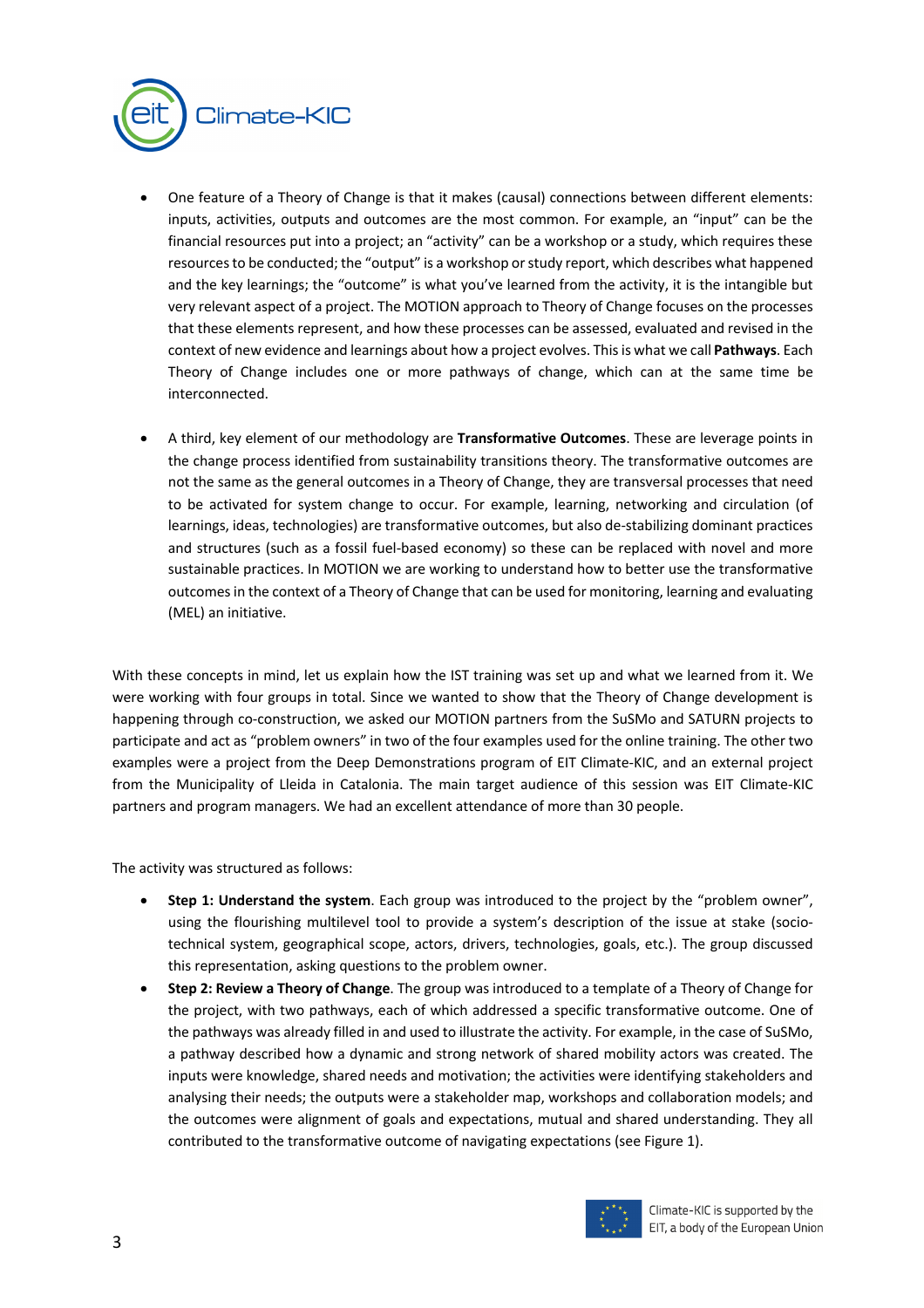

- **Step 3: Co-design a pathway**. Together, the group co-designed a second pathway which had an explicit transformative outcome. This was presented as a "backcasting" exercise: "if we want to achieve this specific transformative outcome, what does the project need to do to get there, in terms of activities, inputs, outputs, intermediate outcomes, and its relations?" (see Figure 2).
- **Step 4**: **Stretching the Theory of Change.** The group was invited to review the two pathways, asking whether this sufficiently represented the ambitions and goals of the project and if additional elements had to be added.



*Figure 1. Pathway 1 of the Theory of Change of SuSMo*